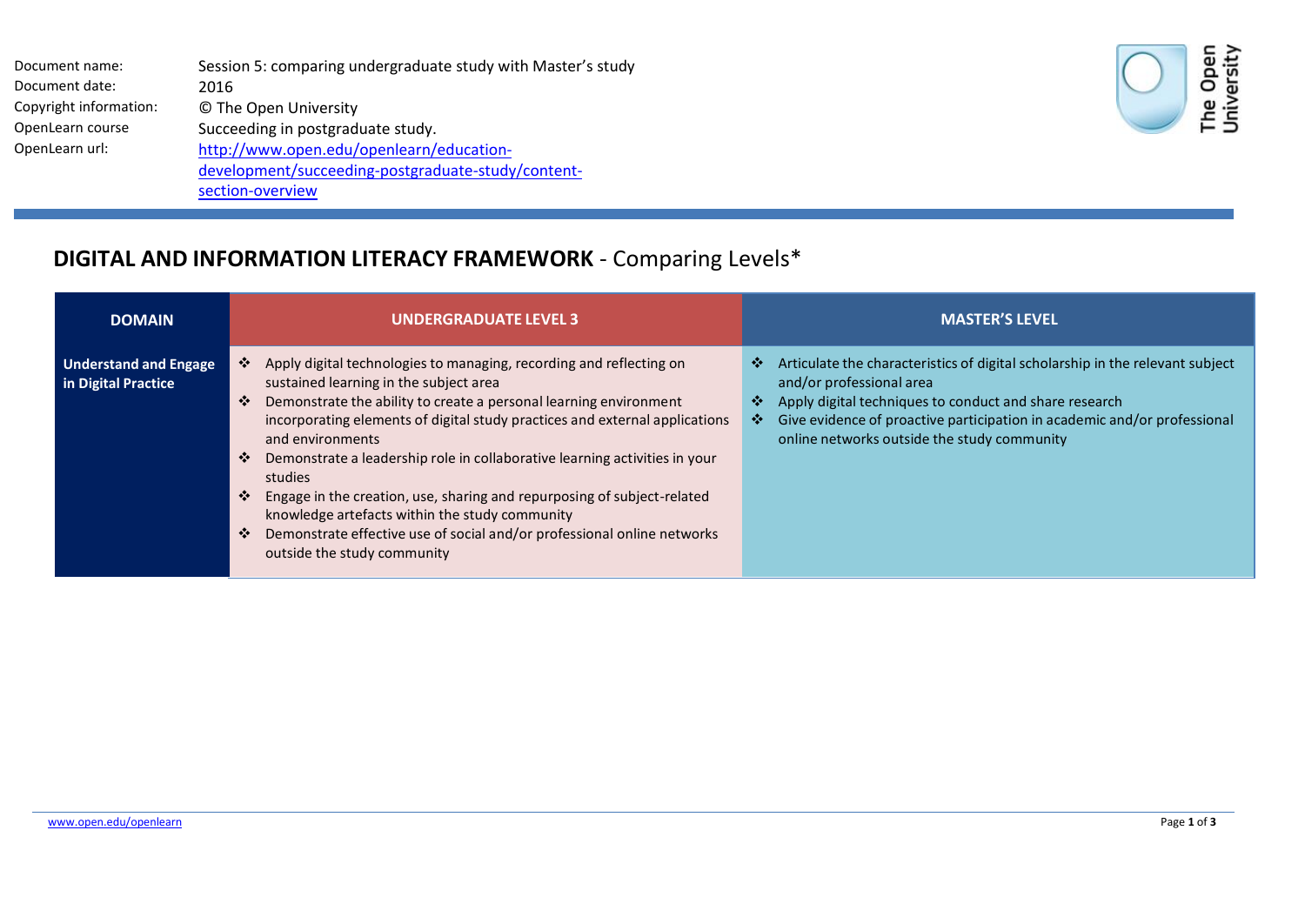| <b>Find Information</b>                                                                                   | Demonstrate the use of a wide range of sources appropriate to the<br>❖<br>discipline<br>Demonstrate independent selection of appropriate resources for the task<br>❖<br>Give evidence of the use of sources of current information (including<br>❖<br>people) for keeping up-to-date<br>Identify and frame problems or research questions and select appropriate<br>information to address these<br>Articulate and independently carry out strategy for finding information<br>needed, whether from a person or an online resource | Articulate the characteristic ways research information is generated and<br>❖<br>disseminated<br>Demonstrate the ability to search independently and fluently across a<br>壘<br>comprehensive range of information sources in any medium, including<br>specialised information such as archives, data sets, special collections,<br>colleagues and contacts in research networks<br>❖<br>Demonstrate a critical and systematic approach to keeping up-to-date<br>using the most appropriate tools and resources, e.g. RSS, mailing lists<br>Articulate the way that Library databases work (e.g. fields, records,<br>壘<br>indexing) and apply this knowledge to improve searches<br>Produce an independently conducted, thorough literature search in a<br>壘<br>specific subject area, making effective use of advanced search techniques<br>such as citation searching<br>Identify the most effective ways to use research outputs (e.g. reports,<br>conference proceedings, journal articles) to create impact |
|-----------------------------------------------------------------------------------------------------------|------------------------------------------------------------------------------------------------------------------------------------------------------------------------------------------------------------------------------------------------------------------------------------------------------------------------------------------------------------------------------------------------------------------------------------------------------------------------------------------------------------------------------------|-----------------------------------------------------------------------------------------------------------------------------------------------------------------------------------------------------------------------------------------------------------------------------------------------------------------------------------------------------------------------------------------------------------------------------------------------------------------------------------------------------------------------------------------------------------------------------------------------------------------------------------------------------------------------------------------------------------------------------------------------------------------------------------------------------------------------------------------------------------------------------------------------------------------------------------------------------------------------------------------------------------------|
| <b>Critically Evaluate</b><br><b>Information, Online</b><br><b>Interaction and Online</b><br><b>Tools</b> | Use appropriate quality criteria to critically evaluate information from any<br>❖<br>source to determine authority, bias, etc<br>Use appropriate quality criteria to filter results from a given search<br>❖<br>output, and to focus on the most relevant information within documents<br>❖<br>Engage in critical appraisal of others' contributions in an online<br>interaction<br>Demonstrate the ability to evaluate online tools in any context<br>❖                                                                           | Engage in critical appraisal, including judgements on reliability and<br>❖<br>validity, of own work and the work of others<br>Define clearly the scope of a research question and apply relevant criteria<br>❖<br>to filter large quantities of information related to this question<br>Articulate the advantages and disadvantages of peer review practices<br>❖<br>Assess whether an instance of online collaborative working has been<br>❖<br>effective and appropriate<br>Apply critical criteria to the evaluation of unfamiliar online tools<br>❖                                                                                                                                                                                                                                                                                                                                                                                                                                                         |